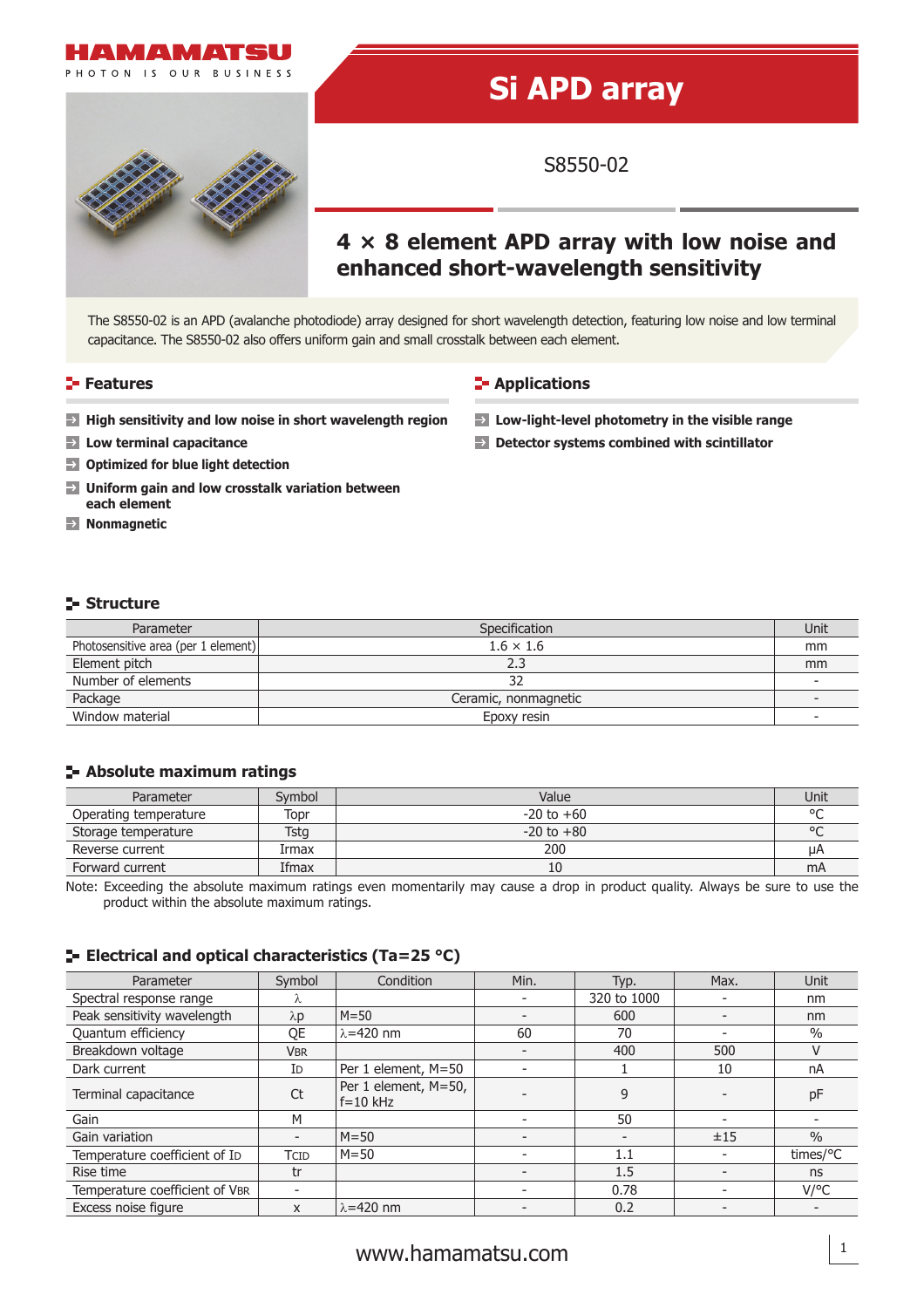

### **Quantum efficiency vs. wavelength F** Gain vs. reverse voltage



### KAPDB0063EA



### **P**- Dark current vs. reverse voltage

### **Terminal capacitance vs. reverse voltage**



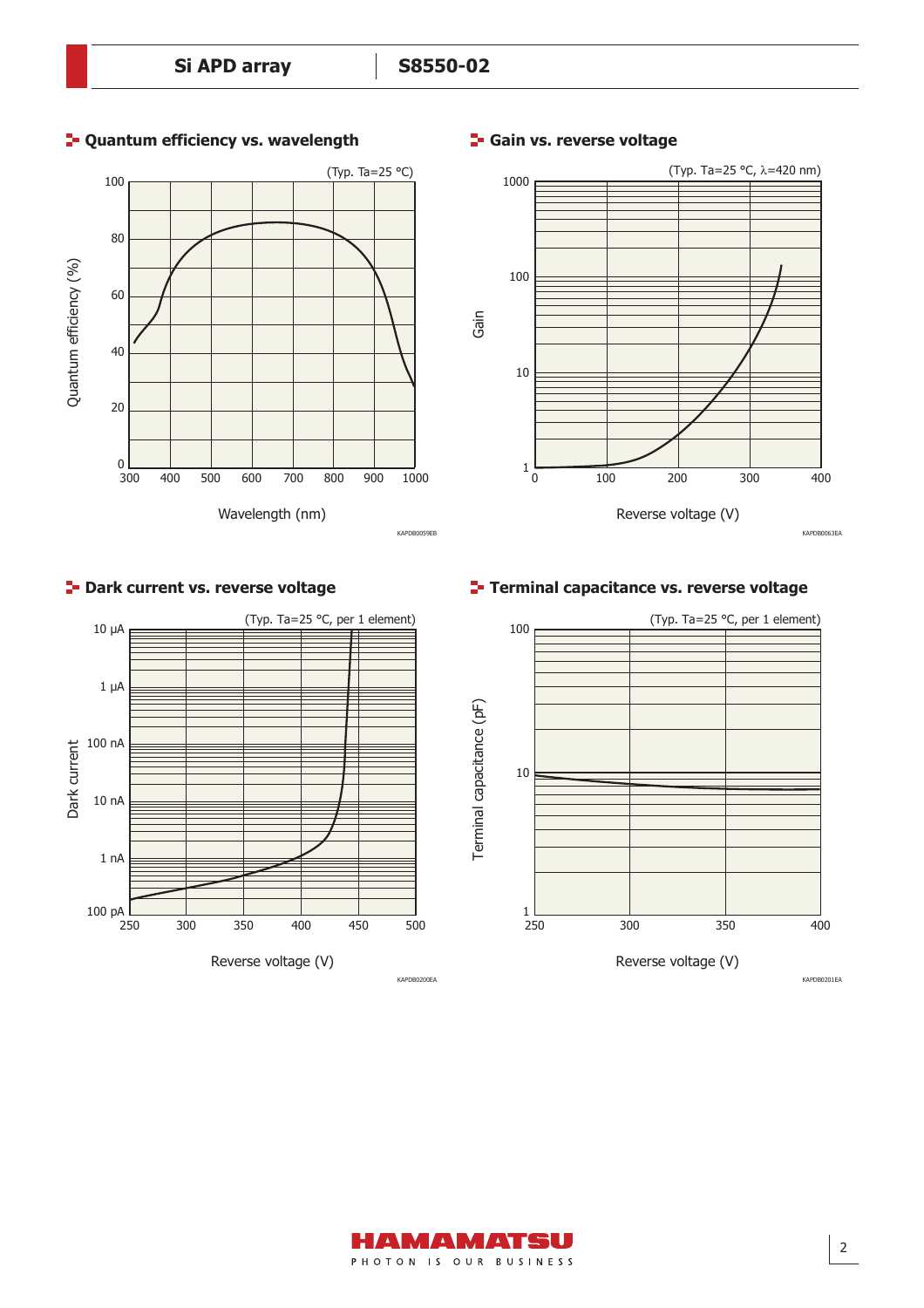

# Relative output (%) Relative output (%) ch  $1/$  |  $j \ch 2$ 10 1  $0 \sum_{-1.5}$ -1.5 -1.0 -0.5 0 0.5 1.0 1.5

Position (mm)





**Dimensional outline (unit: mm)**





KAPDC0039EA KAPDB0202EA

| Pin no.        | Element no.    | Pin no.         | Element no.    | Pin no. | Element no.    | Pin no. | Element no.    |
|----------------|----------------|-----------------|----------------|---------|----------------|---------|----------------|
| 1a             | Cathode 1      | 6b              | D <sub>1</sub> | 3d      | C <sub>3</sub> |         | A4             |
| 3a             | B1             | 8b              | E1             | 11d     | G3             | 3f      | B4             |
| 5a             | C2             | 10 <sub>b</sub> | F1             | 13d     | H <sub>4</sub> | 5f      | D <sub>3</sub> |
| 7a             | D <sub>2</sub> | 12 <sub>b</sub> | G2             | 2e      | B <sub>3</sub> | 7f      | E <sub>3</sub> |
| 9a             | E <sub>2</sub> | 1c              | A1             | 4e      | C4             | 9f      | F <sub>3</sub> |
| 11a            | G1             | Зc              | <b>B2</b>      | 6e      | D <sub>4</sub> | 11f     | G4             |
| 13a            | H1             | 11c             | F <sub>2</sub> | 8e      | E4             | 13f     | Cathode 2      |
| 2 <sub>b</sub> | A2             | 13с             | H <sub>2</sub> | 10e     | F4             |         |                |
| 4 <sub>b</sub> |                | 1d              | A3             | 12e     | H <sub>3</sub> |         |                |

Cathode 1: cathode of array 1

Cathode 2: cathode of array 2

KAPDA0131EA